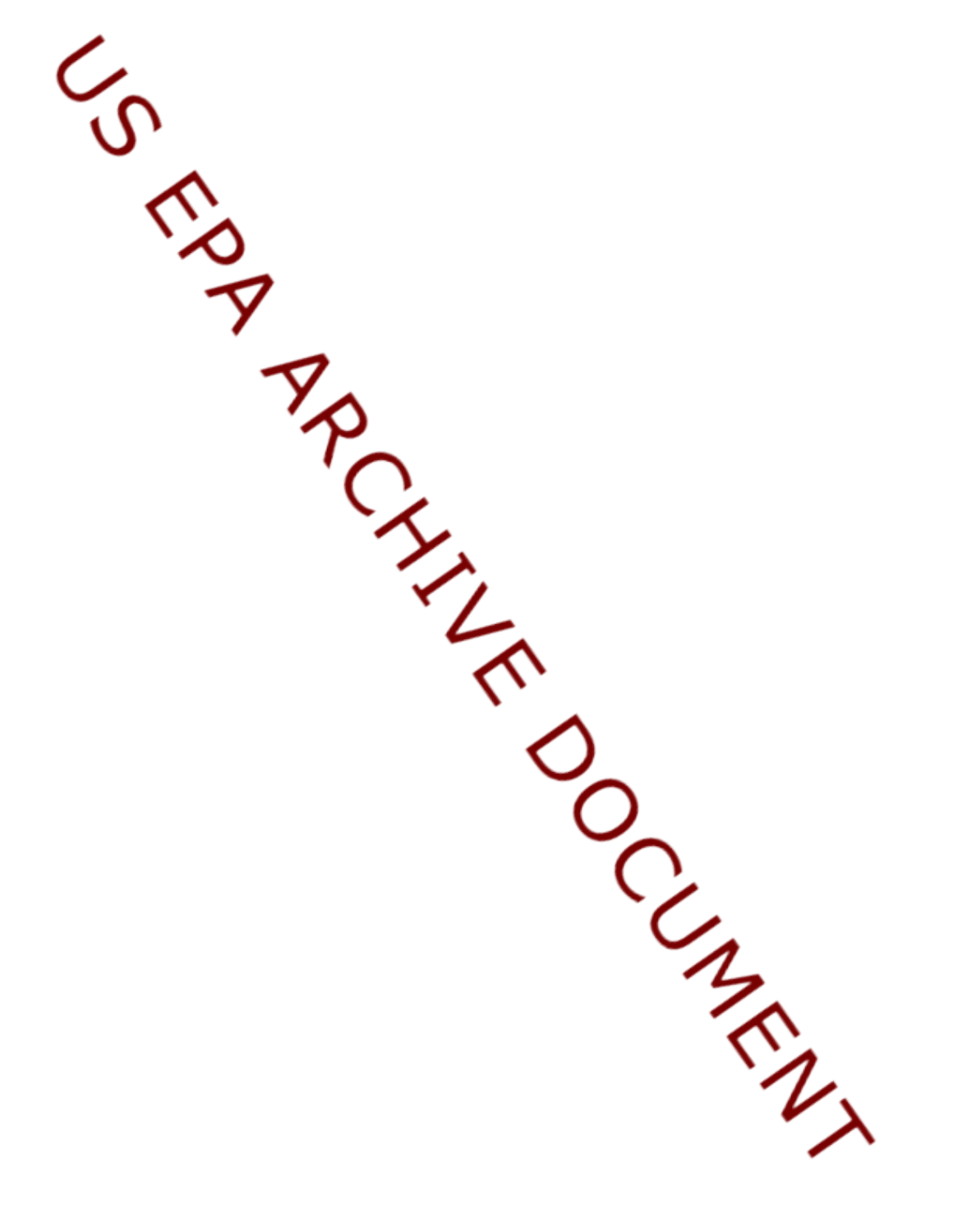## **THE ENVIRONMENTAL TECHNOLOGY VERIFICATION**





**Battelle** The Business of Innovation

# **ETV Joint Verification Statement**

|                                                        | <b>TECHNOLOGY TYPE:</b> Rapid Polymerase Chain Reaction      |                     |  |  |
|--------------------------------------------------------|--------------------------------------------------------------|---------------------|--|--|
| <b>APPLICATION:</b>                                    | DETECTING BIOLOGICAL AGENTS AND<br><b>PATHOGENS IN WATER</b> |                     |  |  |
| TECHNOLOGY NAME: PathAlert <sup>TM</sup> Detection Kit |                                                              |                     |  |  |
| <b>COMPANY:</b>                                        | <b>Invitrogen Corporation</b>                                |                     |  |  |
| <b>ADDRESS:</b>                                        | 7335 Executive Way                                           | PHONE: 240-379-4209 |  |  |
|                                                        | <b>Frederick, Maryland 21704</b>                             |                     |  |  |
| <b>WEB SITE:</b>                                       | www.invitrogen.com                                           |                     |  |  |
| $E\text{-}{M All$ :                                    | willem.folkerts@invitrogen.com                               |                     |  |  |

The U.S. Environmental Protection Agency (EPA) supports the Environmental Technology Verification (ETV) Program to facilitate the deployment of innovative or improved environmental technologies through performance verification and dissemination of information. The goal of the ETV Program is to further environmental protection by accelerating the acceptance and use of improved and cost-effective technologies. ETV seeks to achieve this goal by providing high-quality, peer-reviewed data on technology performance to those involved in the design, distribution, financing, permitting, purchase, and use of environmental technologies. Information and ETV documents are available at www.epa.gov/etv.

ETV works in partnership with recognized standards and testing organizations, with stakeholder groups (consisting of buyers, vendor organizations, and permitters), and with individual technology developers. The program evaluates the performance of innovative technologies by developing test plans that are responsive to the needs of stakeholders, conducting field or laboratory tests (as appropriate), collecting and analyzing data, and preparing peer-reviewed reports. All evaluations are conducted in accordance with rigorous quality assurance (QA) protocols to ensure that data of known and adequate quality are generated and that the results are defensible.

The Advanced Monitoring Systems (AMS) Center, one of six verification centers under ETV, is operated by Battelle in cooperation with EPA's National Exposure Research Laboratory. The AMS Center has recently evaluated the performance of rapid polymerase chain reaction (PCR) systems to detect biological agents and pathogens in water. This verification statement provides a summary of the test results for the Invitrogen Corporation's PathAlert™ Detection Kits for the detection of *Francisella tularensis* (*F. tularensis*), *Yersinia pestis*  (*Y. pestis*), and *Bacillus anthracis* (*B. anthracis*).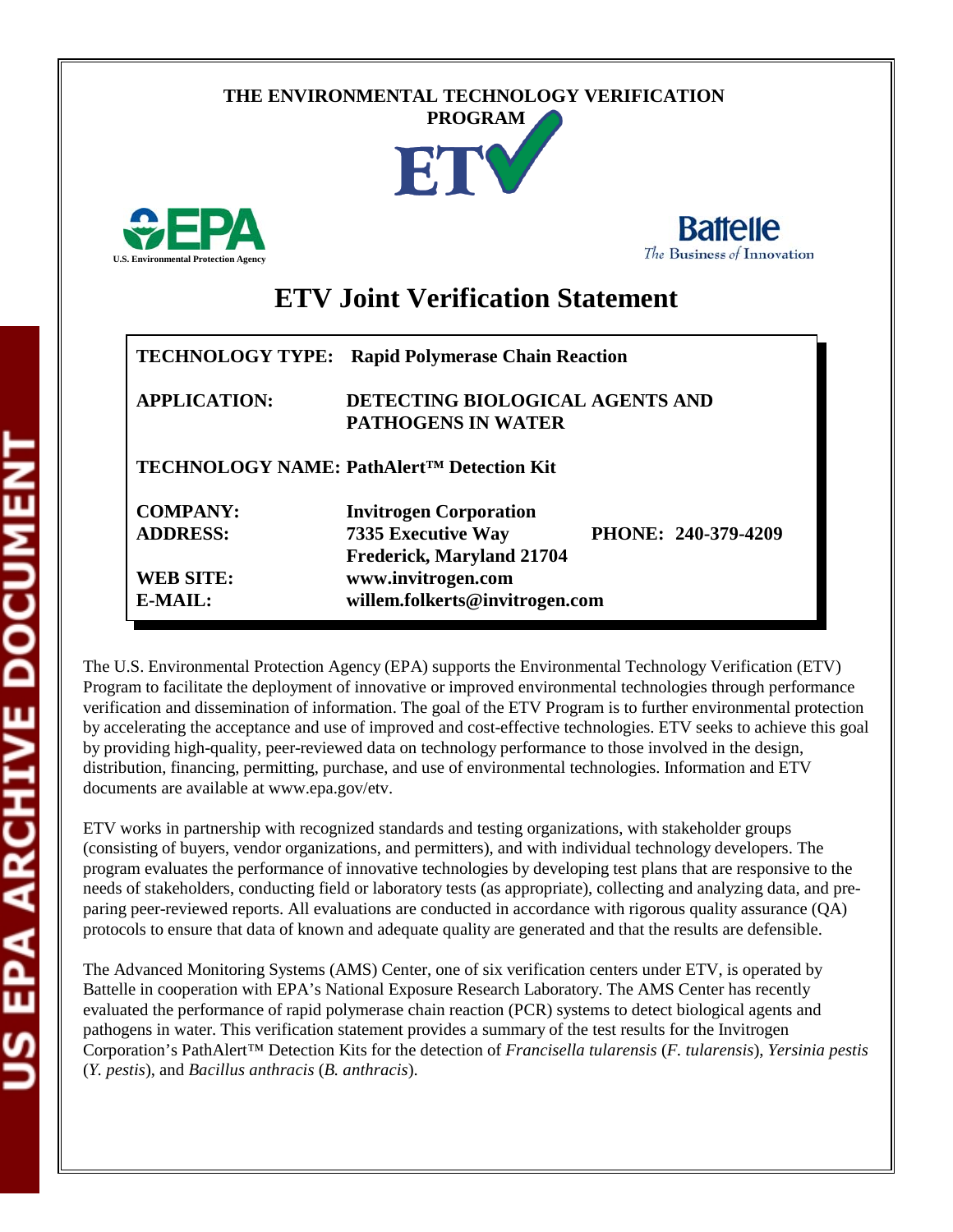#### **VERIFICATION TEST DESCRIPTION**

The PathAlert™ Detection Kits were evaluated between June 9 and June 30, 2004, using *F. tularensis* LVS [American Type Culture Collection (ATCC)# 29684], *Y. pestis* CO92, and *B. anthracis* Ames strain. The performance of each PathAlert™ Detection Kit was verified in terms of its accuracy, specificity, number of false positive/negative responses, precision, interferences, ease of use, and sample throughput. Performance test (PT) samples, drinking water (DW) samples, and quality control (QC) samples were used in the verification test for each bacteria. PT samples included individual bacteria spiked into American Society of Testing and Materials (ASTM) Type II deionized (DI) water at 2, 5, 10, and 50 times the vendor-stated method limit of detection (LOD), as well as the infective/lethal dose for each contaminant. PT samples also included potential interferent samples containing a single concentration (10 times the method LOD) of the contaminant of interest in the presence of fulvic and humic acids [at 0.5 milligram (mg)/liter (L) each and 2.5 mg/L each] spiked into ASTM Type II DI water. Interferent samples also were analyzed without the addition of any bacteria. DW samples consisted of chlorinated filtered surface water, chloraminated filtered surface water, chlorinated filtered groundwater, and chlorinated unfiltered surface water collected from four geographically distributed municipal sources. DW samples were analyzed without adding contaminant and after fortification with each individual bacteria at a single concentration level (10 times the vendor-stated method LOD). QC samples included method blank samples and positive (both internal and external) and negative controls, as supplied with each PathAlert™ Detection Kit. For all contaminants, plate enumerations were performed in triplicate to confirm the concentrations of the stock solutions of each bacteria prior to testing.

For the purposes of this test,  $1 \times 10^4$  colony forming units per milliliter (cfu/mL) were used to calculate the concentration levels of *F. tularensis* and *B. anthracis* spiked into the PT and DW samples; 100 cfu/mL were used to calculate levels of *Y. pestis* spiked in the PT and DW samples. These vendor-provided concentration levels were anticipated to be the levels for the entire experimental process at which quantifiably reproducible positive results could be obtained from a raw water sample. These concentration levels are referred to as the "method LOD" for a particular assay. The method LOD incorporates the sensitivities and uncertainties of not only the PathAlert™ Detection Kit, but also the deoxyribonucleic acid (DNA) purification step; and, as such, it is an experimental detection limit rather than an instrument or reagent-specific detection limit. As mentioned previously, the method LOD provided by the vendor was used specifically as a guideline in calculating sample concentration ranges for use with the PathAlert™ Detection Kit and all other components used in this verification test to analyze a sample, and it should be noted that Invitrogen Corporation does not claim this to be the true LOD of the PathAlert™ Detection Kit alone. The vendor claims the absolute LOD (the least amount of target DNA that would generate a positive result) for the PathAlert™ Detection Kit alone is as low as 1 to 10 copies of DNA, depending on the assay. This information was not verified in this test.

Samples were spiked with *F. tularensis* and *B. anthracis* at  $2\times10^4$  colony-forming units (cfu)/milliliter (mL),  $5\times10^4$  cfu/mL,  $1\times10^5$  cfu/mL, and  $5\times10^5$  cfu/mL for PT samples and  $1\times10^5$  cfu/mL for interferent and DW samples. Samples were spiked with *Y. pestis* at  $2\times10^2$  cfu/mL,  $5\times10^2$  cfu/mL,  $1\times10^3$  cfu/mL, and  $5\times10^3$  cfu/mL for PT samples and  $1\times10^3$  cfu/mL for interferent and DW samples. The infective/lethal dose of each contaminant was determined by calculating the concentration at which ingestion of 250 mL of water is likely to cause the death of a 70-kilogram person based on human LD<sub>50</sub> or ID<sub>50</sub> data. The infective/lethal doses for *F. tularensis*, *Y. pestis*, and *B. anthracis* were  $4\times10^5$  cfu/mL, 0.28 cfu/mL, and 200 cfu/mL, respectively. Samples were prepared in 1 mL quantities and tested blindly by trained Battelle operators who had prior PCR experience. To test a 1 mL liquid sample for the presence or absence of *F. tularensis, Y. pestis*, or *B. anthracis*, DNA was extracted and purified from the sample using the Roche High Pure PCR Template Preparation Kit, assays were prepared using the PathAlert™ Detection Kit reagents, PCR was performed using a MJ Research DNA Engine® (PTC-200™) Peltier Thermal Cycler, and the amplified products were analyzed using the Agilent 2100 Bioanalyzer instrument along with the 2100 Bioanalyzer DNA 500 chips and reagent kit and associated 2100 Bioanalyzer software. The kit was only tested for one bacteria at a time. All samples were analyzed in quadruplicate from the same batch of purified DNA. The PathAlert<sup>™</sup> Detection Kit was evaluated for qualitative results only by monitoring the internal positive control (IPC) along with the bacteria-specific peaks in the 2100 Bioanalyzer electropherogram output. Only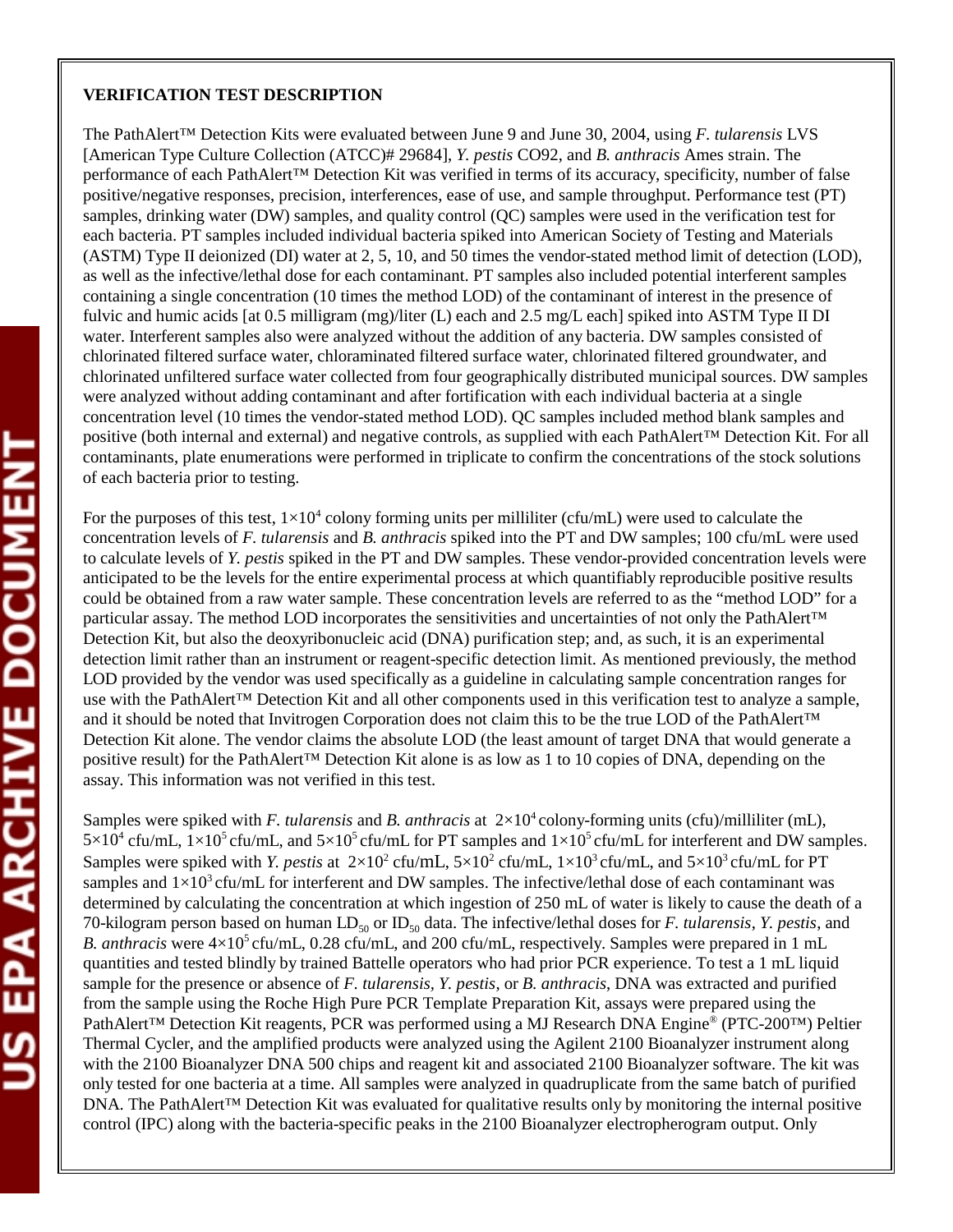positive, negative, and inconclusive results were recorded. Inconclusive results occurred when not all of the bacteria-specific peaks were present in the electropherogram.

QA oversight of verification testing was provided by Battelle and EPA. Battelle QA staff conducted a technical systems audit and a data quality audit of 10% of the test data. This verification statement, the full report on which it is based, and the test/QA plan for this verification are all available at www.epa.gov/etv/centers/center1.html.

## **TECHNOLOGY DESCRIPTION**

The following description of the PathAlert™ Detection Kit was provided by the vendor and was not subjected to verification in this test.

The PathAlert™ Detection Kit is a multiplex PCR reagent system capable of detecting *F. tularensis*, *Y. pestis*, *B. anthracis*, or smallpox in individual assays. The PathAlert™ Detection Kit comprises an optimized PCR SuperMix specific to the pathogen of interest, as well as an external positive control (EPC) template for system validation. The kit includes Taq polymerase, pre-complexed with antibodies to maintain "hot start" PCR (for specificity and sensitivity); uracil DNA glycosylase and deoxyuridane triphosphate to eliminate post-PCR cross-contamination; and an IPC to identify potential PCR inhibition from sample contaminants or environmental samples. Included in the kit is an EPC that has been engineered to produce different amplicon sizes than either the IPC or the pathogen-specific loci. As a result, pathogen-specific results can be read with minimal interference if contamination by the external control should occur.

The PathAlert™ Detection Kit is an endpoint assay; post-amplification products may be analyzed using any platform capable of distinguishing amplicon size, such as the Agilent Bioanalyzer 2100, Agilent ALP (high throughput), transgenomic WAVE high-performance liquid chromatography, gel electrophoresis, and Caliper AMS 90. The Agilent Bioanalyzer 2100 and ALP are recommended by Invitrogen Corporation for use with the PathAlert™ Detection Kit because all field testing to date has been performed with these systems, and Agilent and Invitrogen Corporation have established a co-marketing relationship for the complete system. The list price of each PathAlert™ Detection Kit assay is \$12 to \$16. Additional discounts based on volume and concept of operations are available through the vendor. PathAlert™ Detection Kits can perform up to 320 assays per kit.

## **VERIFICATION OF PERFORMANCE**

**Accuracy:** Accuracy was assessed by evaluating how often the PathAlert™ Detection Kit results were positive in the presence of a concentration of contaminant above the method LOD. Contaminant-only PT samples were used for this analysis. An overall percent agreement was determined by dividing the number of positive responses by the overall number of analyses of contaminant-only PT samples above the method LOD. The results are presented in the table below.

| <b>Bacteria</b>      | <b>Concentration Range of Samples</b><br><b>Used in Accuracy Calculations</b><br>(cfu/mL) | <b>Overall Accuracy</b><br>(Positive Results Out of Total Replicates) |
|----------------------|-------------------------------------------------------------------------------------------|-----------------------------------------------------------------------|
| <i>F. tularensis</i> | $2\times10^4$ to $5\times10^5$                                                            | 100% (20/20)                                                          |
| Y. pestis            | $2\times10^2$ to $5\times10^3$                                                            | $100\%$ (16/16)                                                       |
| <b>B.</b> anthracis  | $2\times10^4$ to $5\times10^5$                                                            | 100% (16/16)                                                          |

For *F. tularensis*, *Y. pestis*, and *B. anthracis*, all samples at concentration levels above the vendor-stated method LOD generated positive responses for each set of replicates, resulting in 100% agreement for the overall accuracy of the PathAlert™ Detection Kit for each bacteria. The infective/lethal doses for *Y. pestis* (0.28 cfu/mL) and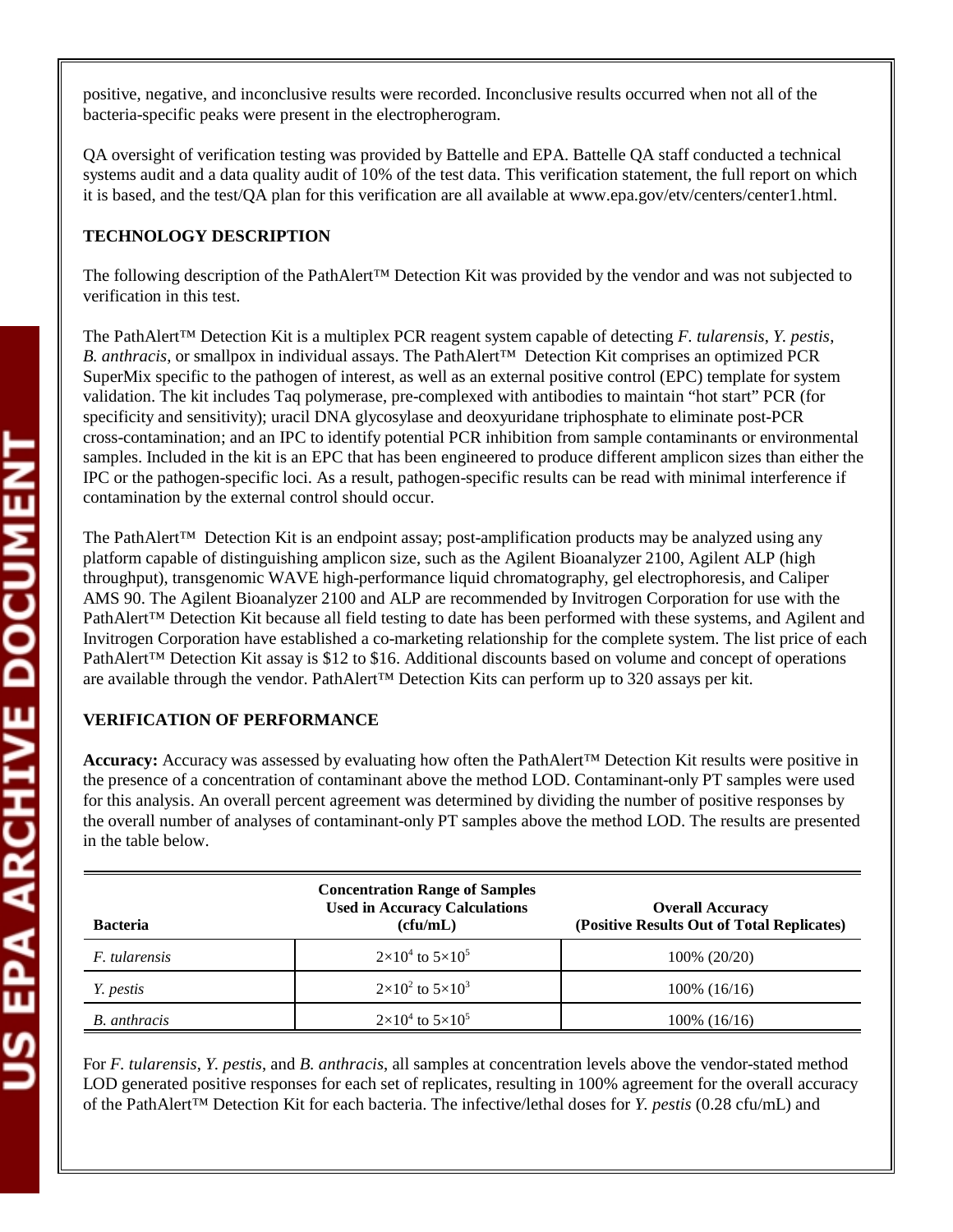*B. anthracis* (200 cfu/mL) were below the method LOD and not included in the accuracy calculations for those bacteria.

**Specificity:** The ability of the PathAlert™ Detection Kit to provide a negative response when the contaminant was absent was assessed. The specificity rate was determined by dividing the number of negative responses by the total number of unspiked samples. Unspiked interferent PT samples and unspiked DW samples were used to assess specificity. The results are presented in the table below. For *F. tularensis* and *Y. pestis*, one unspiked DW replicate for each bacteria produced an inconclusive response.

| <b>Bacteria</b>      | <b>Overall Specificity</b><br>(Negative Results Out of Total Replicates) |  |
|----------------------|--------------------------------------------------------------------------|--|
| <i>F. tularensis</i> | 96% (23/24)                                                              |  |
| Y. pestis            | 96% (23/24)                                                              |  |
| <b>B.</b> anthracis  | 100% (22/22)                                                             |  |

**False positive/negative responses:** A false positive response was defined as a detectable or positive PathAlert™ Detection Kit response when the interferent PT samples or DW samples were not spiked. The false positive rate was reported as the frequency of false positive results out of the total number of unspiked samples. The false negative response was defined as a negative response when the sample was spiked with a contaminant at a concentration greater than the method LOD. Spiked PT (contaminant and interferent) samples and spiked DW samples were included in the analysis. The false negative rate was reported as the frequency of false negative results out of the total number of spiked samples for a particular contaminant. The results are presented in the table below. No false positives or false negatives were found for any of the sample matrices for any bacteria. One replicate for unspiked DW in two different DW samples showed an inconclusive result for *F. tularensis* and one for *Y. pestis*. Two inconclusive results were reported (one for *F. tularensis* in one DW sample and one for *Y. pestis*  in a different DW sample).

| <b>Bacteria</b>      | <b>False Positive Rate</b> | <b>False Negative Rate</b> |
|----------------------|----------------------------|----------------------------|
| <i>F.</i> tularensis | 0/24                       | 0/60                       |
| Y. pestis            | 0/24                       | 0/56                       |
| <b>B.</b> anthracis  | 0/22                       | 0/56                       |

**Precision:** The precision of the PathAlert™ Detection Kit was assessed by calculating the overall percentage of consistent responses for all the sample sets. Responses were considered consistent if all responses of the four replicates were the same.

For *F. tularensis* replicates, 95% of the sample sets (20 out of 21) showed consistent results. Similarly, 95% of the sample sets (20 out of 21) showed consistent results for *Y. pestis*. For both bacteria, the inconsistency resulted from an inconclusive result for a DW replicate for each bacteria. As with *F. tularensis* and *Y. pestis*, 95% of the sample sets for *B. anthracis* (20 out of 21) showed consistent results among the replicates. For this bacteria, the one sample set with inconsistent results was the infective dose PT sample. In this set of replicates, three of the four samples had inconclusive results, while the fourth sample was positive for *B. anthracis*. The infective dose of *B. anthracis* was below the method LOD for this bacteria.

**Other performance factors:** A Battelle technician with prior PCR experience who was trained by the vendor operated the PathAlert™ Detection Kit. The kit was straightforward and easy to use. All components necessary for